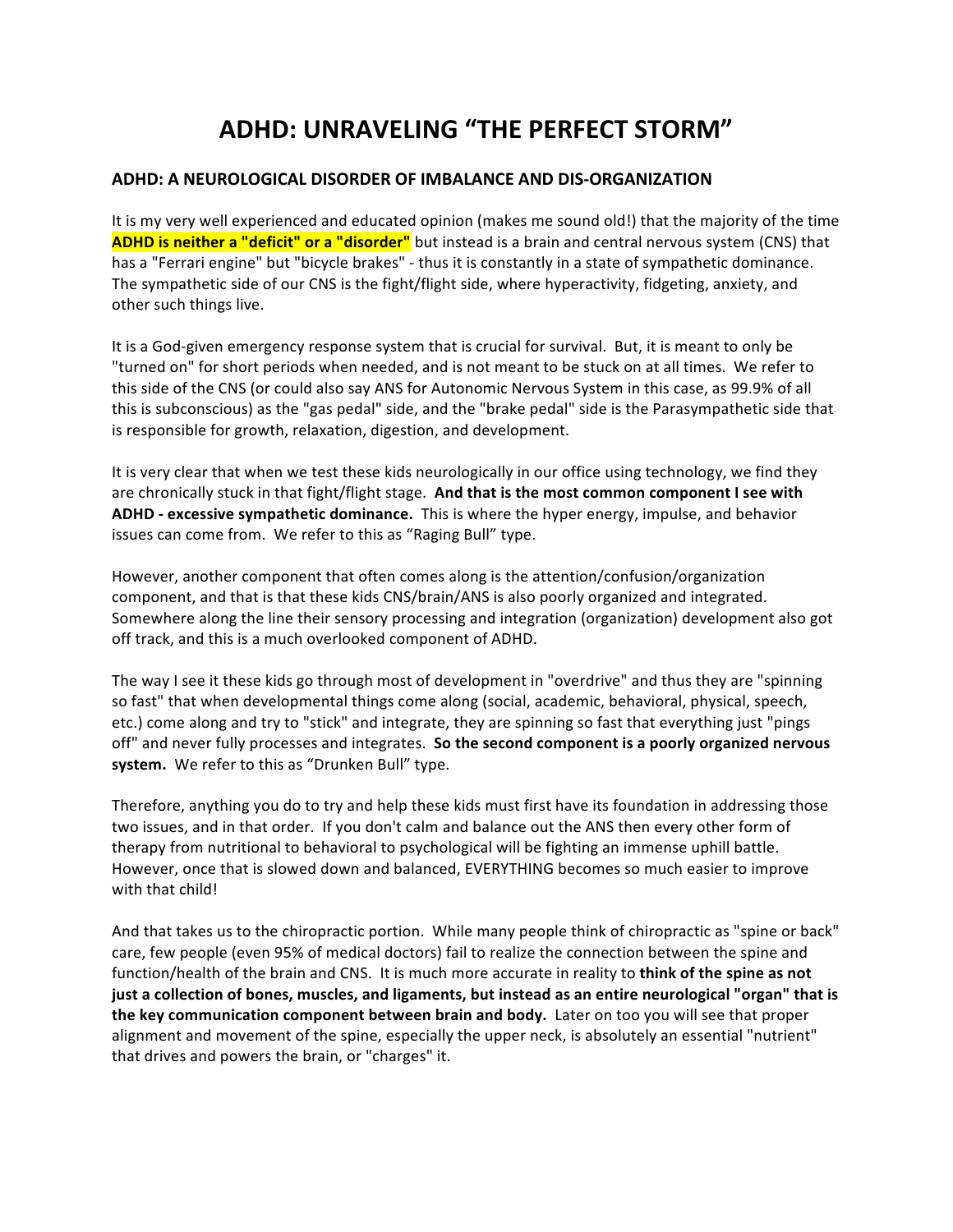### **BIRTH TRAUMA LEADING TO SUBLUXATION AND NEURO-DEVELOPMENTAL DELAYS:**

Over 75% of the Neuro-Developmental or Spectrum cases (Autism, ADHD, Sensory, Anxiety, etc.) that we see in our office have some form of **birth trauma** to the head, neck, and spine. As you will see, this then becomes the first insult or irritation to the nervous system causing it to move to a state of chronic fight/flight dominance mentioned above. With nearly half of all births now done via surgery (C-section where the child's head and neck is used as leverage to remove them from the mother's womb), and most of the other half using interventions like Pitocin and epidurals which are proven to increase stress on the child, many infants receive their first significant subluxation (defined next) immediately at birth, starting off the "perfect storm" that will eventually develop into ADHD or other similar challenges.

These forms of deliveries put excessive strain and tension on the child's body, especially the head, neck, and spine, with the most commonly injured area being the upper neck as it is most susceptible to rotational and lateral flexion type movements common in these deliveries. In fact, a German researched Dr. Gutman found back in the 1980s already that 80% of kids had what he termed KISS Syndrome (Kinematic Imbalance & Suboccipital Strain), or put another way... their head wasn't on straight. In chiropractic terms, this is an upper cervical and/or cranial subluxation. With current trends of obstetrics and labor/delivery, it is likely if that study were repeated today it would be greater than 90%.

**Subluxation** has three major components to it, the first two of which are "physical" or structural" components: **misalignment and fixation**. Again, the misalignment usually is caused by the birth process. Once misaligned, the vertebra and surrounding vertebra have difficulty going through proper range of motion since things aren't "lined up right" and thus fixation or loss of proper movement results. The most obvious example of this subluxation in infants is referred to as "torticollis" or "wry neck" and is commonly referred to physical therapy for treatment. However, physical therapy only addresses the first two components and neglects the third component discussed next. If a child has torticollis at birth or shortly after, they are much greater risk of going through the "perfect storm" and thus being labeled with ADHD one day.

## **THE 5 D'S:**

The third component of the subluxation is the most crucial and most troublesome: neurological interference and imbalance (The 4 D's). We now know that since the abnormal alignment and fixation **(dys-kinesia)** leads to abnormal neurosensory afferent (incoming) input into the brain and CNS, that the system is then stimulated or driven into that sympathetic fight/flight state described above (dys**afferentation** leading to **dys-autonomia**). These components of neurological disturbance then contribute to and cause one more component known as **dys-ponesis**, or "abnormal energy output and control" which is very, very commonly associated with ADHD (the definitions of ADHD and dys-ponesis are virtually identical).

And lastly, a final piece of this is what we refer to as dys-connection, and it's equal parts neurological and theoretical. The neurological component is that we know that different regions of the brain, and even different hemispheres (halves) of the brain, are responsible for different functions... and when a child is subluxated, the communication and integration of these brain centers is interfered with, or disconnected and out of balance. And the "theoretical" part comes in because when these kids are this subluxated, this stressed, and the especially if they get medicated... they become essentially disconnected from reality.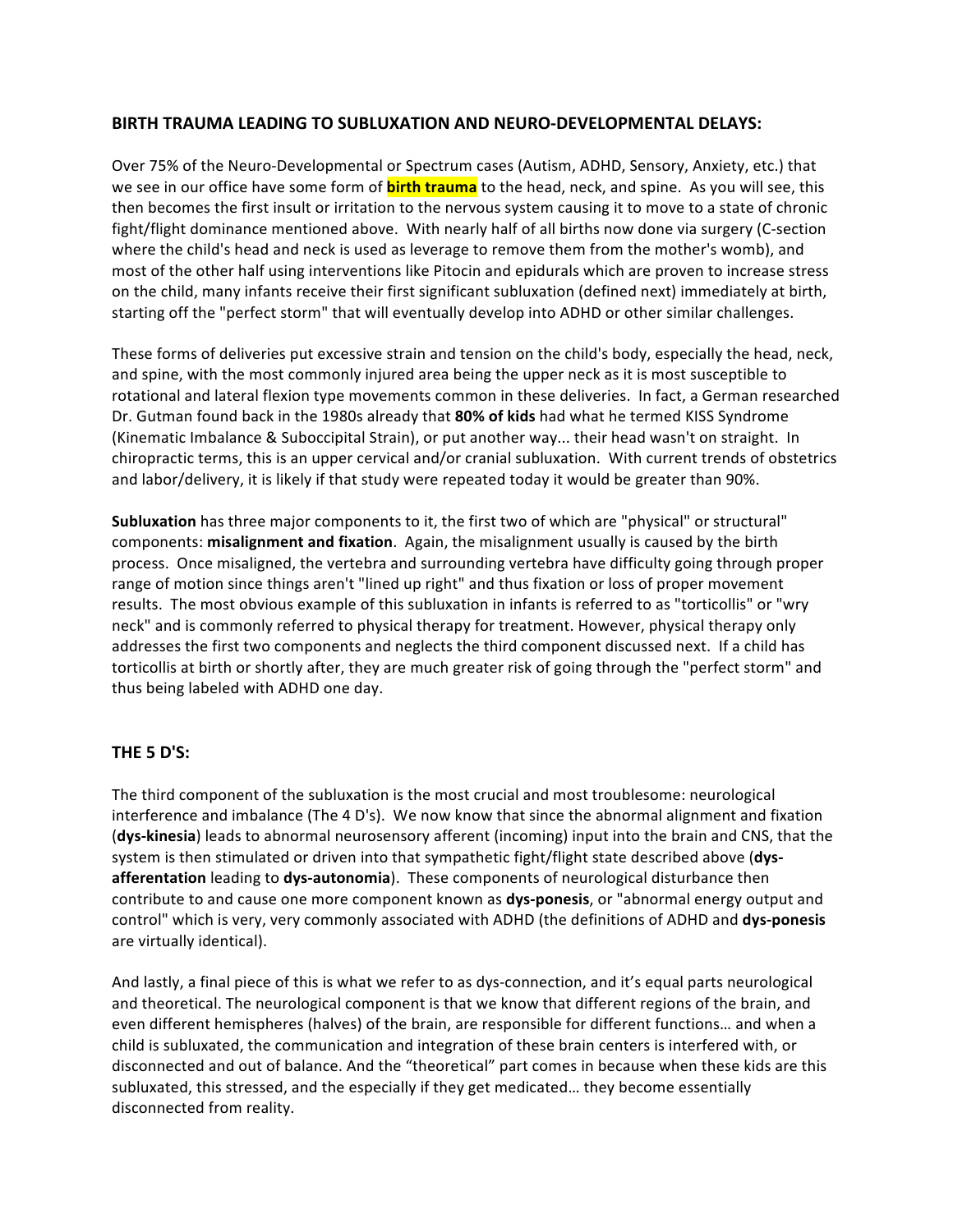*Couple of side notes: This subluxation is often even present prior to birth if the mother had in-utero constraint issues, most notably breech positioning that would put this stress on the child's neck even prior* to labor. Also, in my personal experience having examined thousands of children and infants, I have yet to see a child born via C-section who did not have at least a mild upper cervical subluxation. If you *have been told that C-section is "better" or "gentler" on the child, then I suggest you search YouTube and watch for yourself before making final opinion.*

Few people understand neuro-science to this degree, even in health care and medicine, but the truth is the brain is "fed" through movement, **60% of which comes directly from the spine** (33% alone from the upper cervical spine). Since over HALF of all the neurons in the spinal cord have a primary responsibility of carrying signals of movement and alignment into the brain, it is very clearly said that "movement is life." 

Therefore chiropractic adjustments, especially to those areas of the **upper cervical spine** that were subluxated (misalignment and fixation or loss of movement), have profound and incredible impact on restoring proper input ("food") into the brain, thereby balancing and calming it down. The adjustments have been shown over and over to decrease sympathetic dominance and reduce the 4 D's:

- The adjustment restores proper alignment and movement (dys-kinesia).
- The adjustment restores proper incoming flow of proprioception (movement) into the brain (dys-afferentation).
- The adjustment balances out the autonomic nervous system, calming the sympathetic most commonly (dys-autonomia).
- The adjustment restores energy output and organization to normal levels (dys-ponesis).
- The adjustment balances all of the systems of the brain and nervous system, and improved their integration and communication (dys-connection).

In summary, ADD/ADHD are INPUT problems, not OUTPUT problems. All of the signs and symptoms are simply effects of the stress and subluxation on their system... As Pediatric Chiropractors, we find that stress and subluxation and remove it, restoring balance to the nervous system. In another way, we fix the input... and then the brain and the body normalize and balance the output.

It really can be that simple.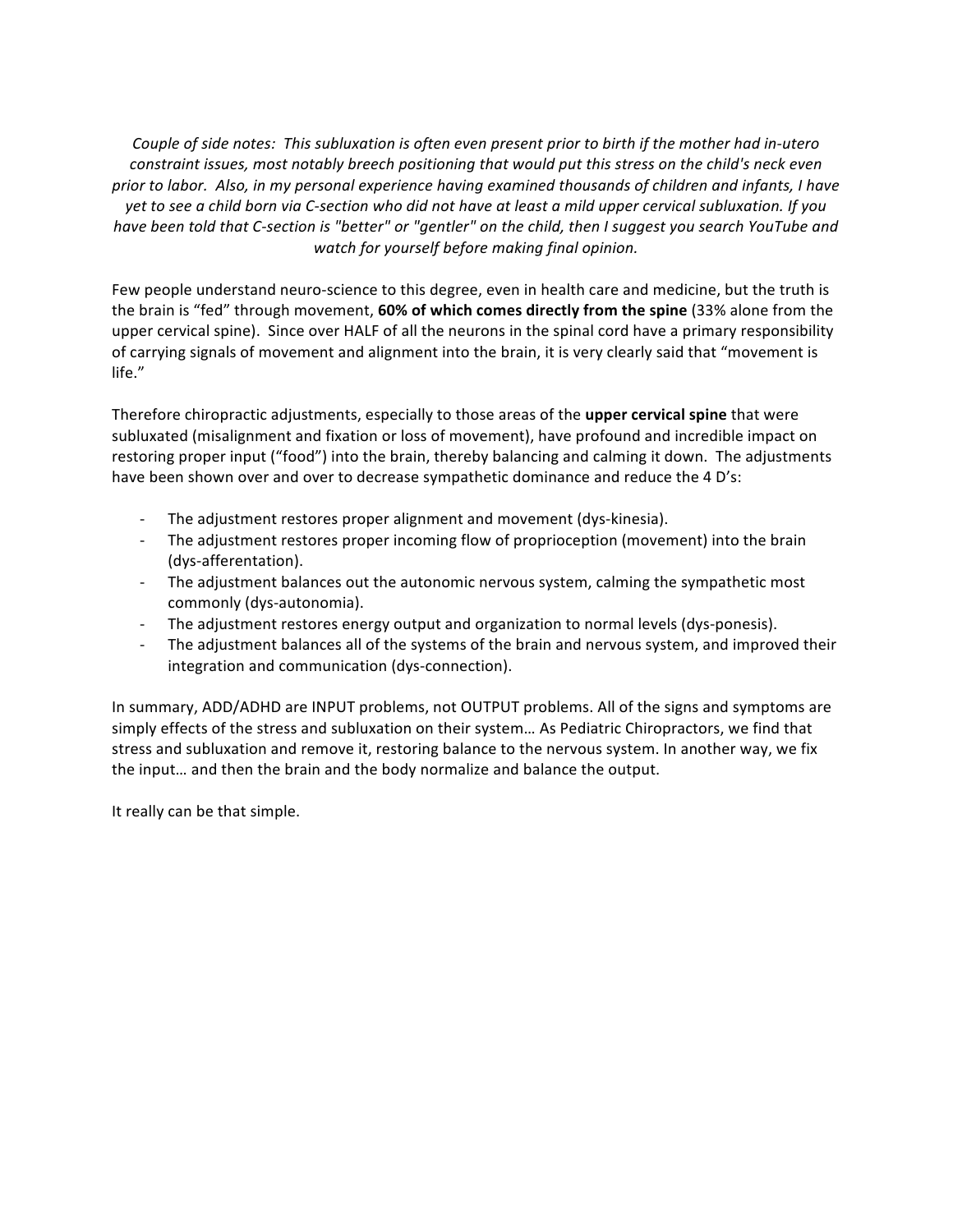# **OTHER INGREDIENTS OF THE "PERFECT STORM:**

While we won't go into as much detail in these areas, please know that we easily could and they all contribute greatly to the onset and continuation of challenges such as ADHD.

### LACK OF PROPER EXERCISE AND FITNESS:

This section ties in closely with the same neurological and physiological effects we saw with subluxation and spinal injury. That section clearly showed that movement is responsible for stimulating and organizing our brain and central nervous system, and since ADHD is a neurological disorder, it is clear to see that proper fitness and exercise is crucial for these kids.

**Study after study has shown that the more activity and exercise a child gets, the better they pay** attention, the calmer they are, and the higher their test and organization skills are. This one requires very little explanation since the neurology is the exact same as with subluxation (think of an adjustment as "very specific segmental exercise" and of exercise as a "global adjustment").

It is my professional opinion that **nearly 3/4 of kids with ADHD could more properly be labeled as Sensory Processing Disorder** (but, the truth is I don't care about labels and symptoms, just what causes the problem), and that the poor organization and integration issues often cause the child to be uncomfortable, nervous, and agitated... which in turn lead to hyperactivity, inability to pay attention, and impulsive behaviors.

So, by addressing this organization and sensory processing component with exercises and just plain overall fitness and physical play, the child often quickly becomes calmer, more organized, and behaves better. Some of the best forms of exercise we have found that fit this "whole body and brain organization" concept are martial arts, swimming, CrossFit Kids, and horse-back riding. Also, this area is where pediatric OTs and PTs really come into play for specific exercise therapies.

### **NUTRITIONAL AND ENVIRONMENT TOXICITY:**

Unfortunately today, the diet of the typical American child immediately from birth is downright awful, especially if children are unable to be breastfed. While breastfeeding is important and has health benefits that outweigh formula, it is still susceptible to the diet of the breastfeeding mother, which is also usually quite poor. Formula on the other hand is mainly sugar and other processed or synthetic nutrients that set the stage for inflammation and irritation in many children.

From there, most parents follow the pediatrician recommended first foods of cow's milk and cereal grains. When one really study's nutrition even a bit, it is easy to see this is also an awful idea that causes many health challenges for children, and in the end can begin to set the stage for things like ADHD.

Cow's milk contains a protein called casein that is very difficult for a human being to digest and breakdown, let alone an infant or young child with an immature digestive and immune system. When incompletely broken down, casein often causes an immune reaction in the child that can not only look like a typical allergy, but also can look like **hyperactivity and behavioral issues similar to ADHD**.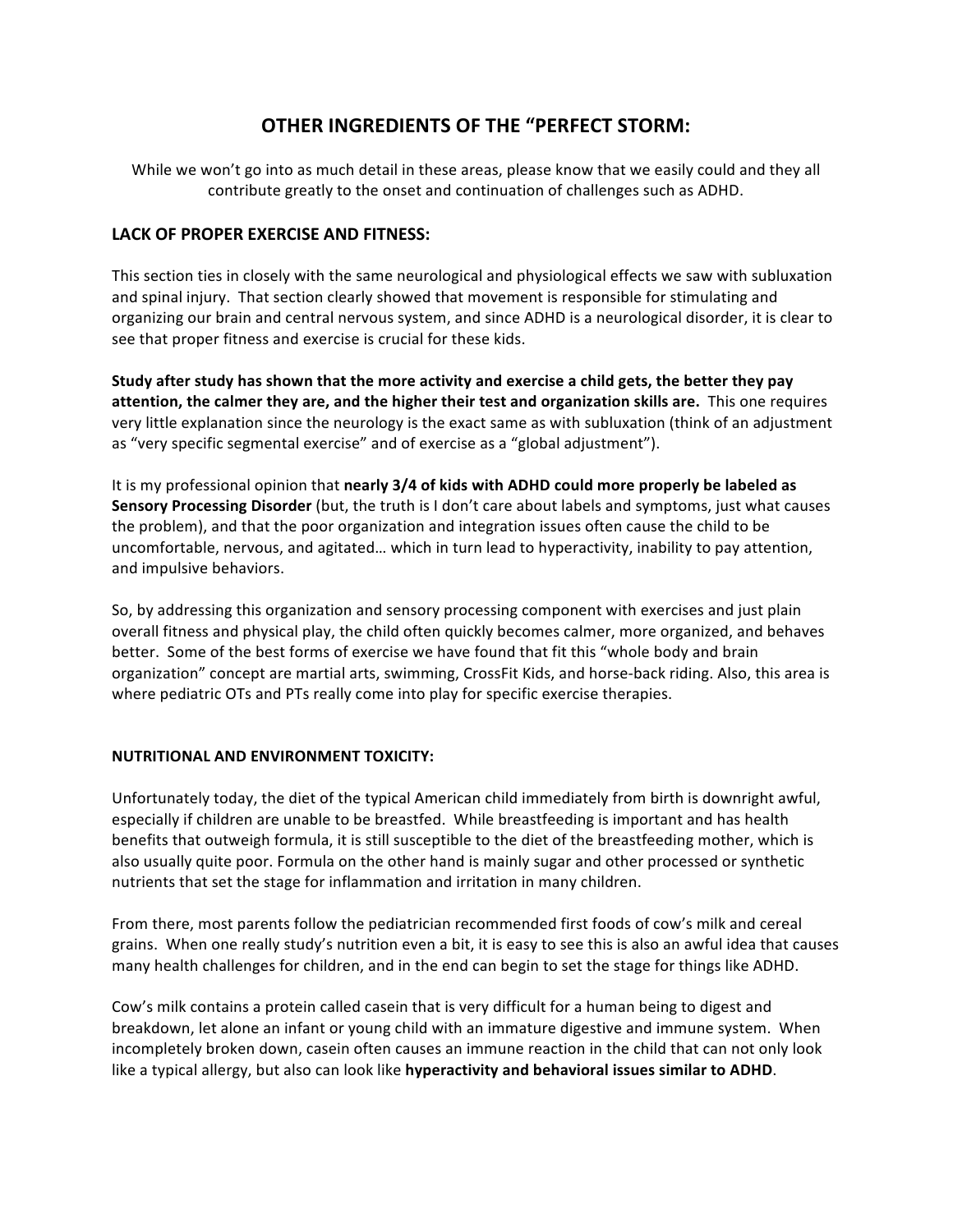What is more, cow's milk is **highly processed** and therefore contains things such as growth hormone and antibiotics, and it is also pasteurized (heated to a very high heat) which kills and denatures many of the proteins and molecules so that when ingested by humans these molecules are seen as "foreign invaders" and invoke an immune response of irritation and inflammation. Sound like colic, acid reflux, ear infections, and hyperactivity? It should.

Next up are cereal grains, which are often an infant's first solid food and then become a staple of the American child's diets in the way of breakfast cereals, chips, crackers, cookies, breads, pasta, and pastries. Debate can be had over refined grains and whole grains, with whole grains obviously being better, but the bottom line is grains breakdown into sugar in the body, and sugar feeds the **sympathetic nervous system** and other imbalances mentioned throughout this article.

Following that, our diet and entire environment are now full of chemicals such as preservatives, additives, and pesticides. It has been said that "air, food, and water are essential for life... and we've **polluted all three."** I think that pretty much sums it up! These preservatives and pesticides especially (ie. red food coloring) have been proven to increase incidence of ADHD, and also proven to improve ADHD when removed from a child's diet and environment. Often this is an easy first step to take for a parent whose child is challenged with ADHD type issues – remove chemicals from their food and environment, as well as limit or remove cow's milk and dairy products, cereal grains, and sugar.

In addition to all of this toxicity of cow's milk, grains, sugar, and preservatives children are also very deficient in the things their brain is genetically programmed to need for proper function, things such as omega 3 fatty acids, plant based proteins and carbohydrates, and clean water. Some studies show that a whopping 80% or more of kids are dehydrated and that contributes to lethargy and attention troubles itself, plus more. So another great place to start is: Adding a source of omega 3 fatty acids to your child's diet through either increasing fish consumption or adding a fish oil supplement, increasing the amount of fruits and veggies your child takes in (try smoothies and juicing), increasing water intake, and giving them a good whole food organic multivitamin.

Many of these kids also have significant **immune challenges** also stemming from the neurological imbalances (sympathetic dominance weakens the immune system, leaving it susceptible to illness and infection), and thus have a history of co-morbidities such as repeated ear and sinus infections, frequent colds and flu, asthma, allergies, and more. Therefore, often times they have been put on round after round of antibiotic and steroid medications that further weaken and destroy their already sensitive immune system and gut (70% of immune system is in the gut).

Therefore, **restoring proper balance and function the gut is a crucial piece** for many of these kids and can be helped not only by cleaning up the diet and environment, but also with supplements such as probiotics and digestive enzymes. This, along with all the other factors, should help strengthen their immune system and lessen the frequency of infections and illness... and thus lessen the amount of other drugs prescribed to the child as well.

Thankfully, the scans done discussed above go a long way to helping a well-trained and highly skilled pediatric chiropractor (along with a good history and consultation) to helping determine how big of a role poor immune and GI function play in each child's case. I personally find three types of ADHD kids **clinically:**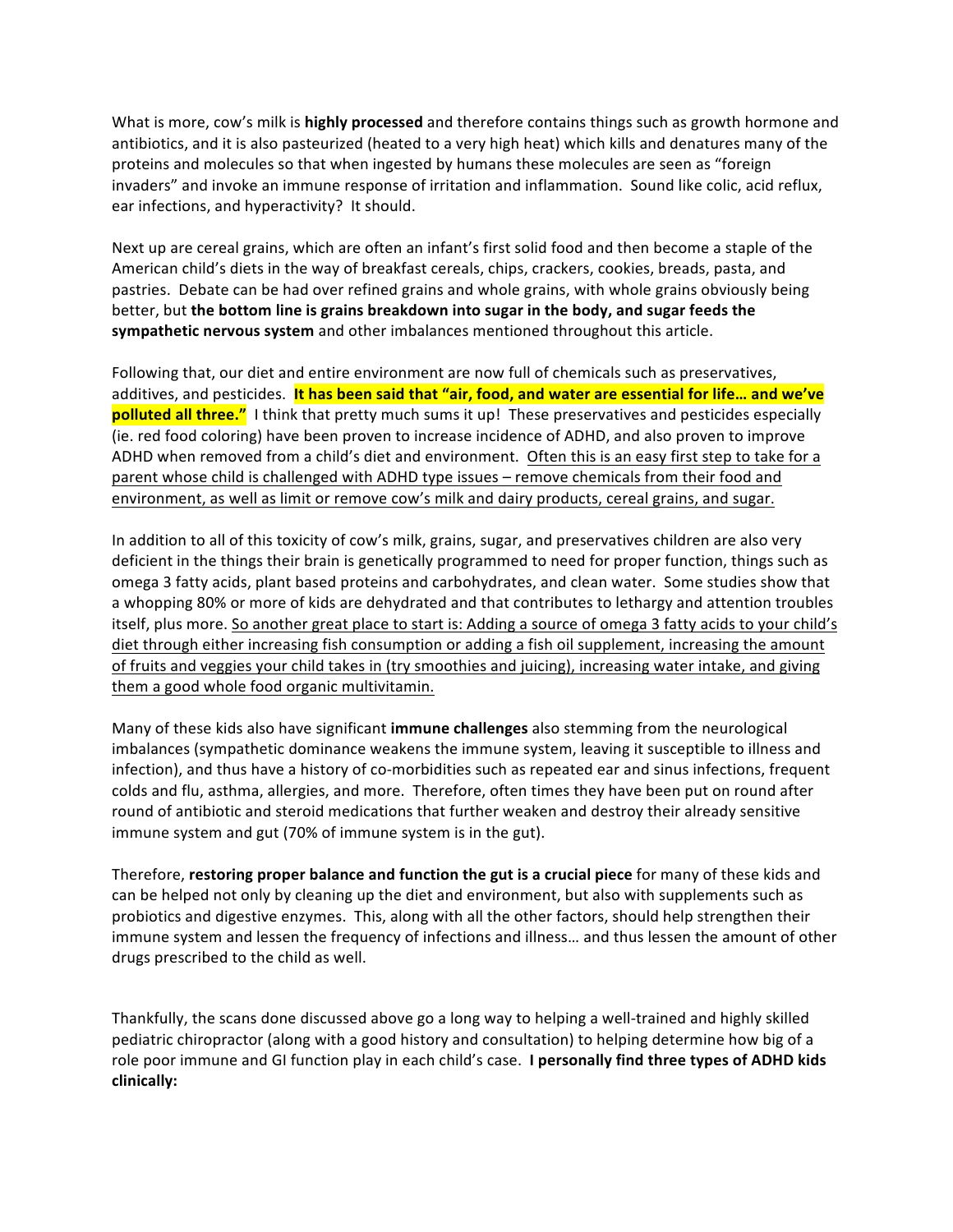- The first type is purely neurological, meaning the subluxation has a physical cause such as birth trauma or a childhood fall/accident, and thus chiropractic adjustments will be the primary and most important treatment.
- The second type is a child whose diet and environment are awful, and/or they have a severely challenged immune system and GI system. This type of child will respond very well to nutritional changes and supplementation.
- The third type of ADHD child is the "mixed bag" where there are components of both. This is by far the most common type, with varying "percentages" of causation.

### **ELECTRONIC TOXICITY AND INTERFERENCE:**

Want to know another common factor I see in children presented to my office for help with ADHD? They are glued to handheld video games, iPods, iPhones, and computers.

All of these technological advances have added all sorts of convenience to our lives, but at the expense of creativity and imagination. , especially kids with these "Kids are designed to CREATE play, not have it created and provided for them Ferrari" brains. Unfortunately, since ADHD kids do have these highfunctioning and high-motor brains, they get hooked onto electronics even more so than other kids, because the electronics run at a super-fast "frequency" just like they do.

Thus, every time a child is plugged into one of these things, it causes their sympathetic system to activate. Just as bad, it also causes the regions of their brain known for creativity, imagination, and organization to go dormant. So if a child continually "works out" his stress and anxiety centers of his brain through video games and TV, and neglects those designed for organization and attention... which do you think will develop more strongly and become dominant?

So while these things are now a part of our everyday life and all children need to learn how to properly work them and use them, there is plenty of time for that later in life when the brain is more developed and less sensitive to this stress. So yet another great place to start is significantly limiting the amount of time your child spends watching TV, playing video games, on cell phones, etc. The younger the child, the less time by far they should be spending in these areas.